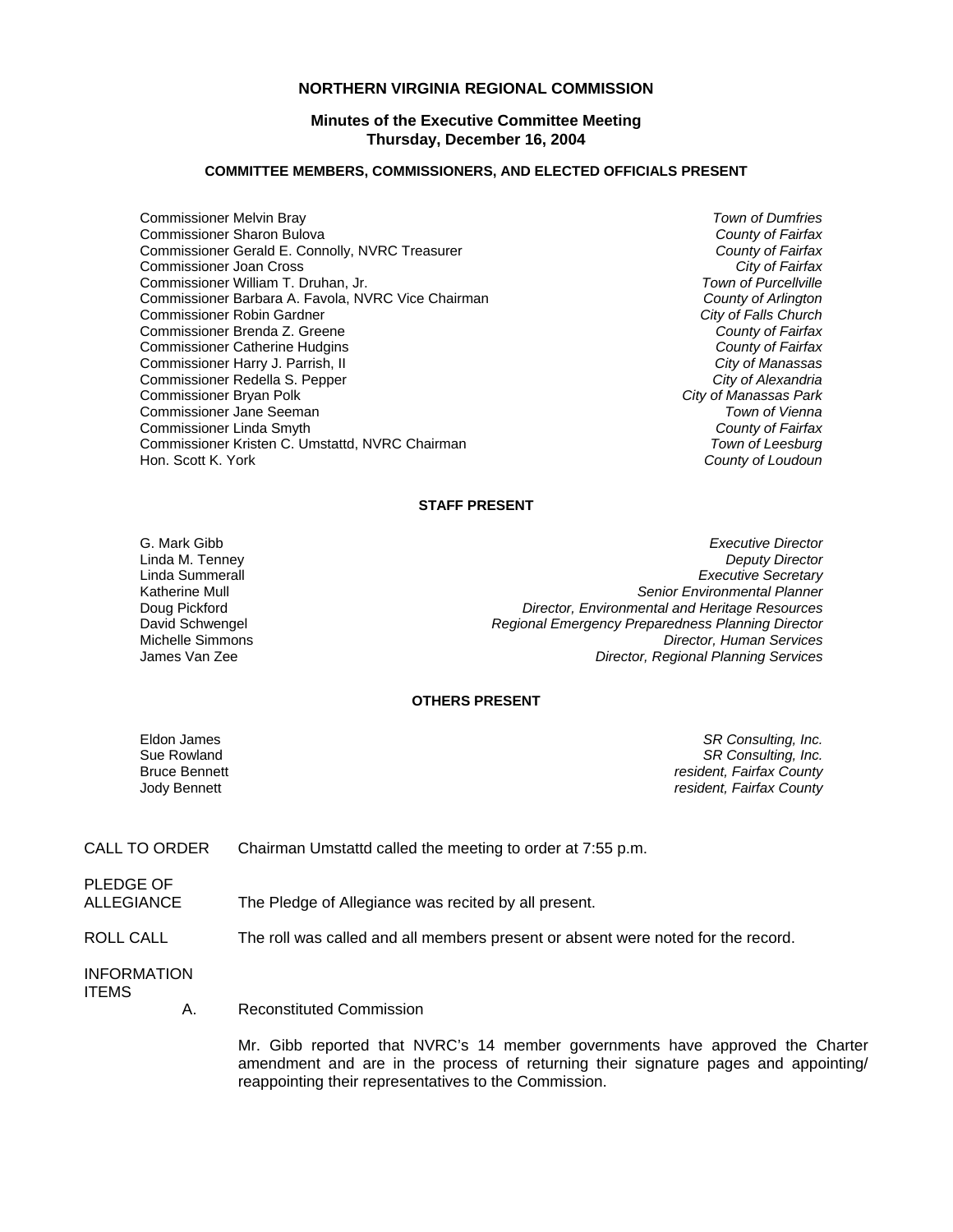Northern Virginia Regional Commission Executive Committee Summary Minutes December 16, 2004 Page 2

> The reconstituted Commission will hold its first meeting on January 27, 2005. The former representatives (citizens and elected officials) will be invited to this meeting and recognized for their service.

B. Update on NVRC Office Lease

 Mr. Gibb reported that the current office building was sold and the new owner is not currently interested in extending NVRC's lease. Two office spaces are being considered. One space is located in Annandale near NVRC's current location; the other space is in Merrifield just off Rt. 50. More information will be forthcoming.

C. Regional Gang Activity

 Mr. York discussed the resolution and the need for Northern Virginia jurisdictions to adopt it as soon as possible. Mr. Gibb reported that the police chiefs met and amended the resolution, which he distributed.

 After discussion, the members agreed to delete the phrase "...shall independently, but in a time-coordinated fashion..." in the "resolved" clause. Commissioner Connolly moved the resolution as amended and that Commission staff forward the amended resolution to its member jurisdictions for adoption. The motion was seconded.

 Commissioner Seeman raised the issue of NVRC coordinating this activity and how it impacts the budget. Mr. York said his expectation is information sharing.

The motion was carried unanimously.

 Commissioner Connolly asked if NVRC will look into the \$3 million Congress awarded the Commonwealth for anti-gang activity, adding that he was told that the state does not plan on spending the money in Northern Virginia. He suggested a letter be sent to Secretary Marshall.

## ACTION ITEMS

A. Approval of minutes

 Commissioner Connolly moved approval of the minutes of the October 28, 2004, meeting of the Executive Committee. The motion was seconded and carried unanimously.

B Financial Reports for October 2004

Commissioner Hudgins moved approval of the financial reports. The motion was seconded and unanimously carried.

C. Authorization to Sign a Letter of Agreement for Media Buying Services

 Ms. Mull, NVRC Senior Planner, stated that local jurisdictions sought a means by which they could pool their stormwater outreach funds to reach more citizens at a lower cost and to meet state and federal requirements. In response, NVRC staff coordinated a regional stormwater public education and outreach effort designed to use radio as a cost-effective communications medium. This project has the potential to also include utilities and additional jurisdictions, and to become a multi-year program.

 Mr. Pickford added that this approach fulfills a requirement for public education that jurisdictions must meet.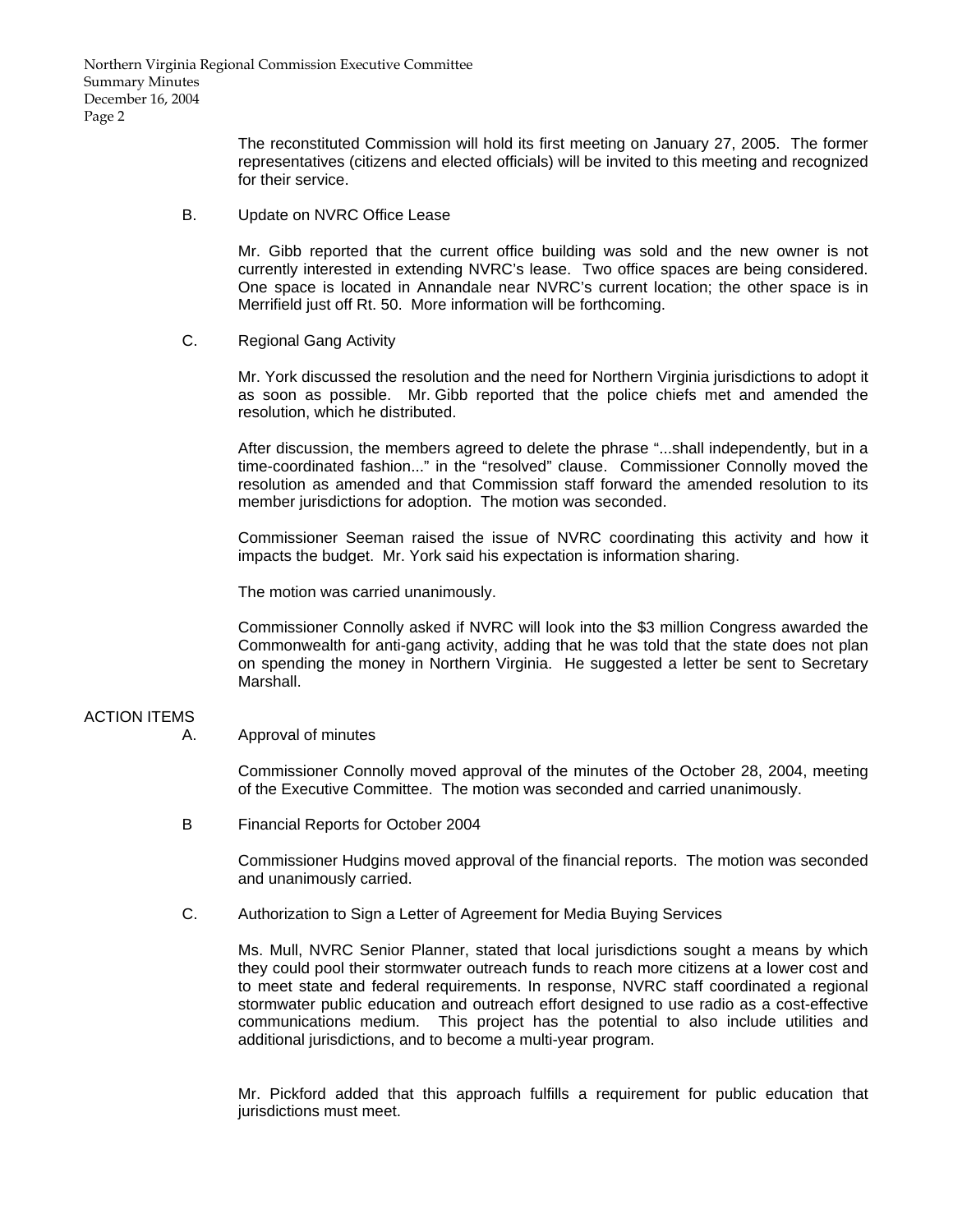Northern Virginia Regional Commission Executive Committee Summary Minutes December 16, 2004 Page 3

> Several Commissioners commented that they were unaware of this program budget request. NVRC staff replied that it had been approved at the departmental or executive level.

> Commissioner Connolly requested holding off on the media campaign until all the member jurisdictions agree to participate.

> Commissioner Favola moved Resolution No. P05-06 in concept. Commissioner Pepper suggested that Mr. Gibb call the chief elected officials of the jurisdictions not participating in this project to see if they will participate.

D. HSA Appointment

 Commissioner Favola moved Resolution No. P05-07. The motion was seconded. Discussion ensued. Upon learning that the candidate had not been vetted by the Prince William Board of County Supervisors, staff was directed to notify Prince William County, and postponed action until the next meeting of the Commission.

E. FY 2004 Audited Statements

 Commissioner Connolly moved adoption of Resolution No. P05-08. The motion was seconded and carried unanimously.

F. Authorization to Purchase Goods and Services for 2-1-1 Planning Activities

 Ms. Simmons reported that the Northern Virginia local governments, through the Human Service Officials, have committed to make contributions to support of the costs of the 2-1-1 Information and Referral planning work, expected to total approximately \$21,500. The 2-1-1 I&R number is being implemented throughout the U.S.

 Resolution No. P05-09 was moved, seconded and carried, with Commissioner Parrish voting in opposition.

G. Memorandum of Understanding with Virginia Department of Transportation and Northern Virginia Transportation Authority

 Staff distributed Resolution No. P05-10, adding that this Memorandum of Understanding was adopted by the Northern Virginia Transportation Authority at its meeting earlier this evening.

 Commissioner Connolly moved adoption of Resolution No. P-05-10. The motion was seconded and carried unanimously.

H. Authorization to Engage Consultant for Professional Services in Relation to the Northern Virginia BRAC Initiative

 Staff distributed Resolution No. P05-11, explaining that the local economic development offices and NVRC staff have compiled an inventory of defense functions in federally owned and leased commercial office space in Northern Virginia. However, NVRC requires professional consultation services to (1) assist in validating the completeness and accuracy of the inventory data; (2) provide GIS mapping assistance for analysis and presentation of the data; (3) assess the prevalence and location of functions in office space that does not conform with the new building security standards; and (4) advise on strategies for addressing facility security issues in a way that supports retention of defense missions in Northern Virginia. Resolution No. P05-11 authorizes the Commission to assign this task to Post, Buckley, Schuh and Jernigan (PBS&J) – a consulting firm already under contract to